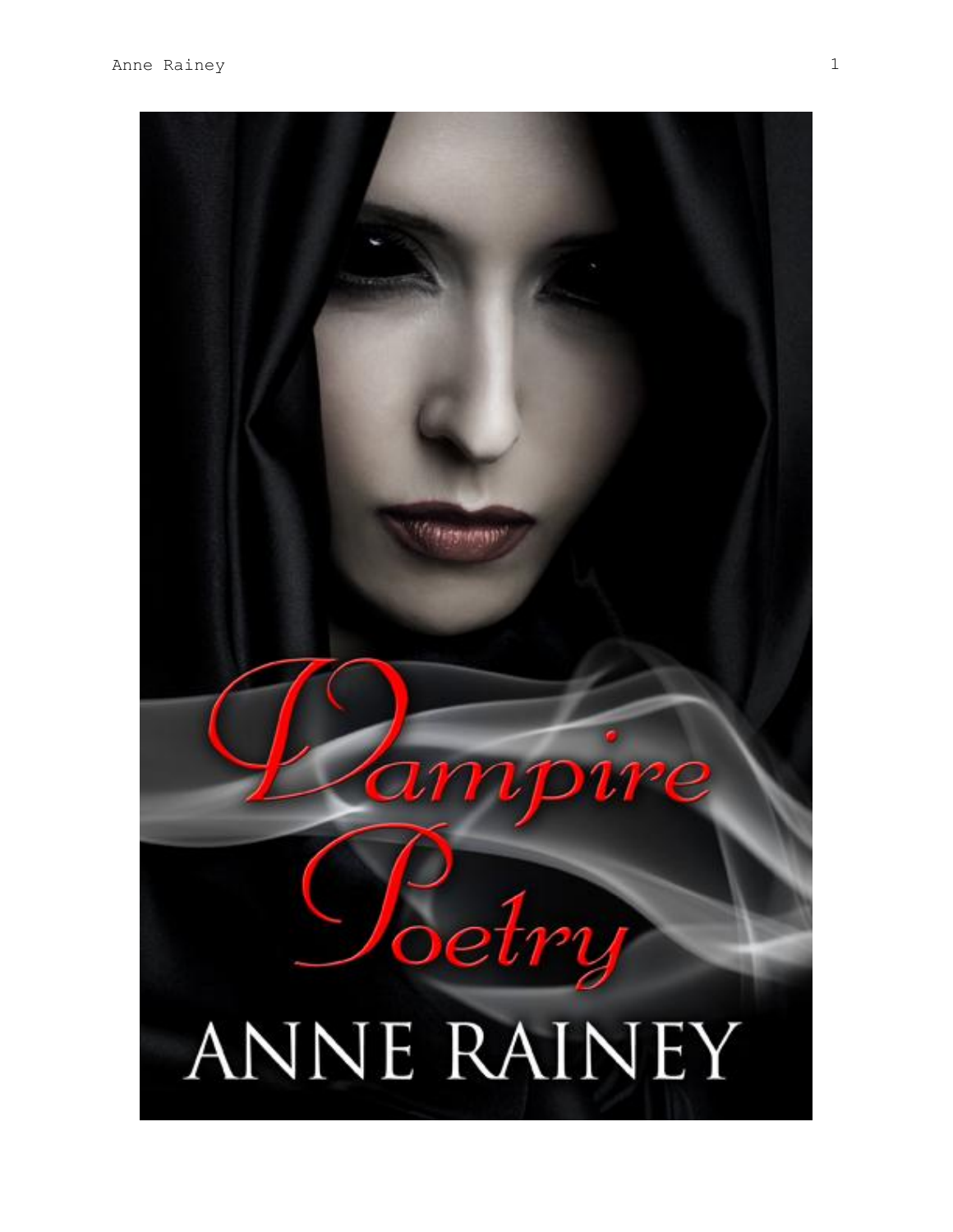# **A Vampire Poetry Collection ©2011 by Anne Rainey**

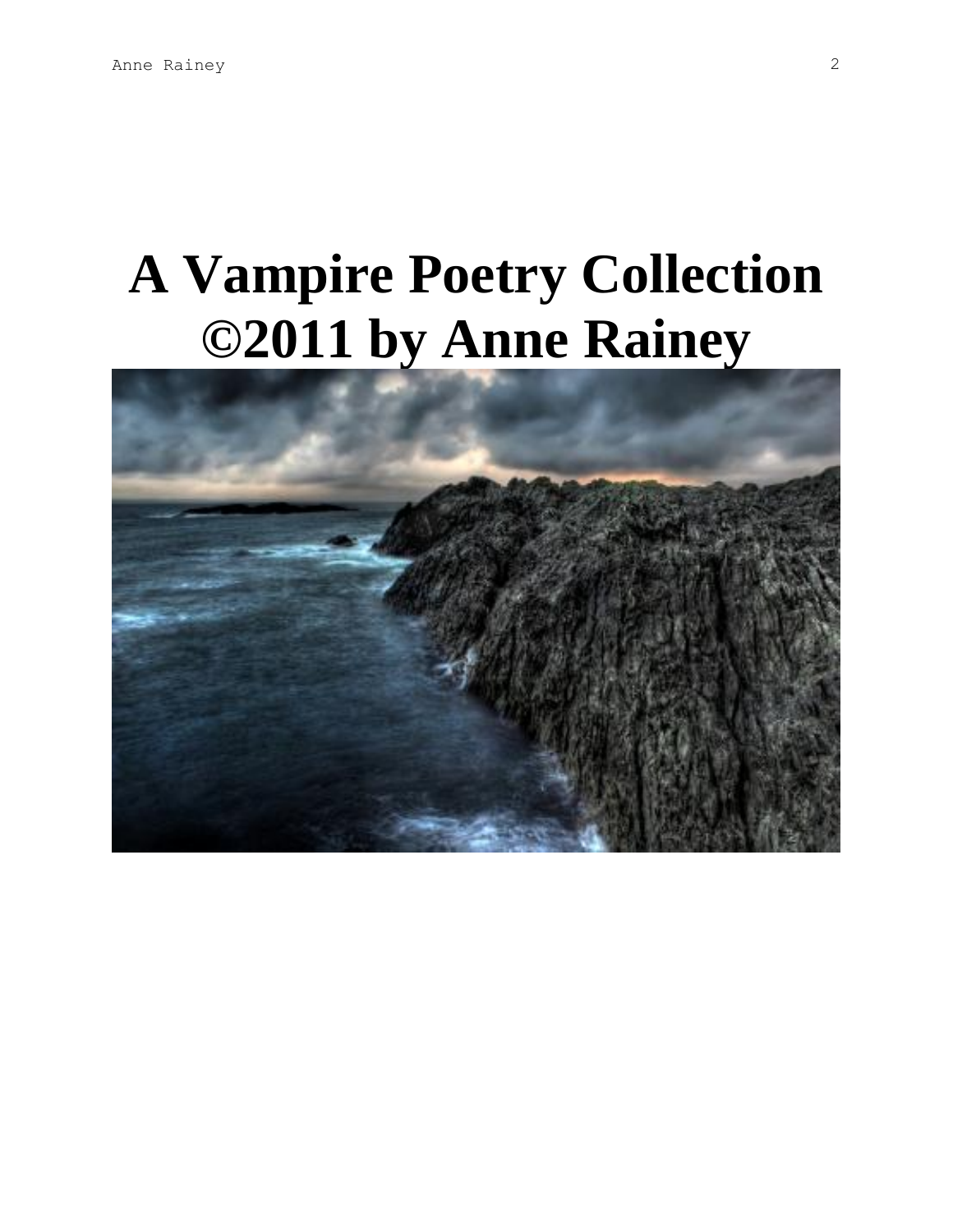#### **Love Bite**

He tastes my raspberry lips, Leaving behind-The crave of his nip!

## **~\_\_\_\_~ Night Sips**

Shimmering temptations are a shapely treat, Envisioning sensuous flavors and colors to dare You with dazzling thoughts of heat.

You turn and walk the other road with sad eyes, And I watch with a knowing heart and soul, For that moment when you'll submit or die.

Plunging and biting into soft fleshy wilderness, Abundant with wonders galore; and still... You look and see her quiet tenderness!

#### **~\_\_\_~ Sated**

You stir my belly and quivers of wants surface. I feel the strange and foreign waves, Splashing against my mind with raw scrapes, And the salty water scrubs me clean.

Soon, I'm left with fresh pink flesh, Touchable and tangible. I lean towards you and rake my own touch Over your chest; I feel invigorated.

I'm new and sweet, titillated. I give you your moan and take pleasure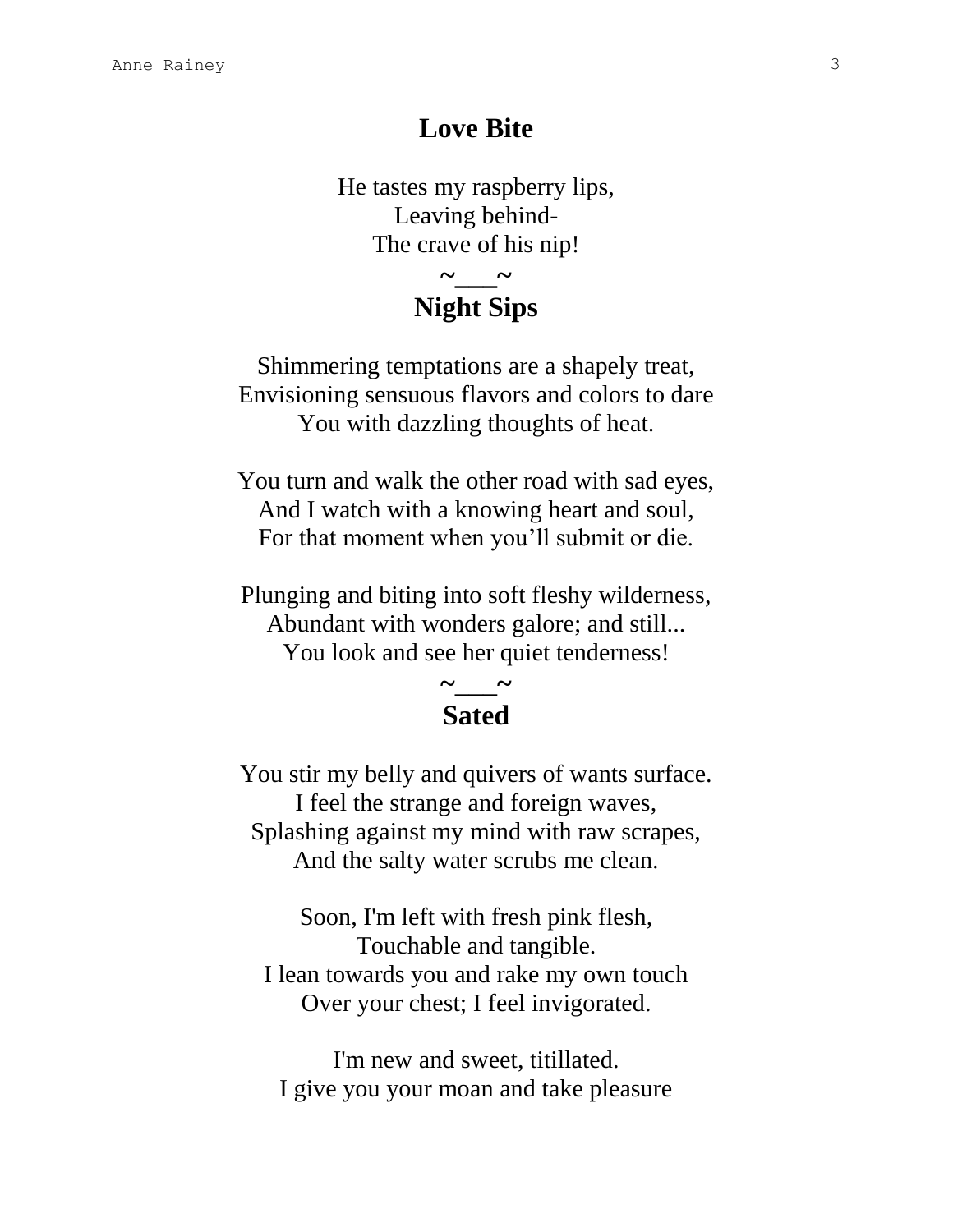In the idea that your wants are mine, And so I smooth lower and feel you.

Your rigid state, a sign of how badly you ache. Swiftly, I take away your pain. I bend my head forward, Taking you in with wet tongues that hunger For the taste of your essence.

> Soon, I'm lost in my passionate endeavors. What started out as pleasing you, Has now turned to pleasing me, And so I suck and suck and soon...

> > Explosions of rapture!

I drink heartily and insatiably. Smiling and licking my lips clean, As I feel full at last-

**~\_\_\_\_~**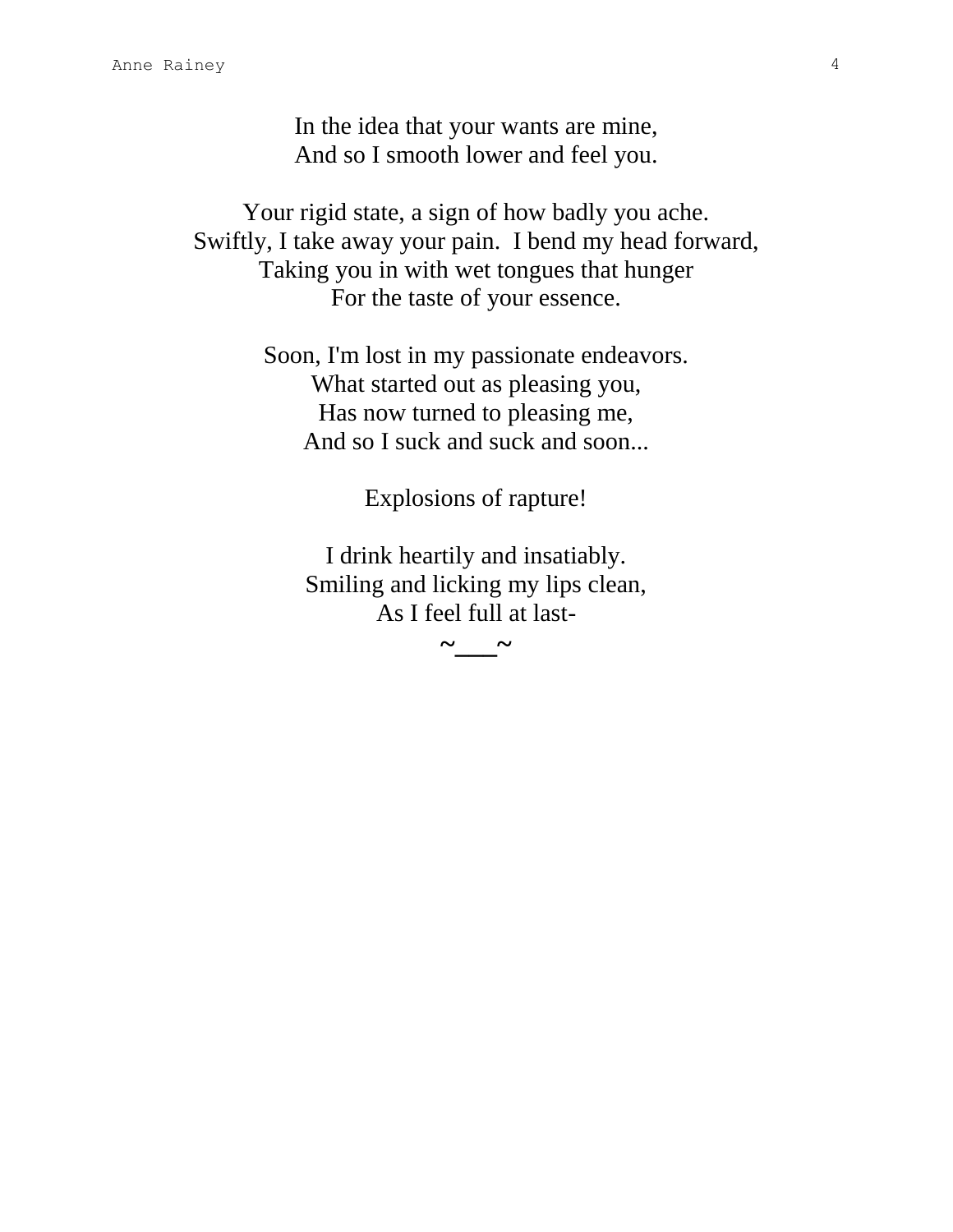#### **Nighttime, Blood, and Tears**

Darkness surrounds me everywhere, Creeping in under cracks And over there. I scream, and scream, But no one hears. As I wipe frantically At my blood and tears.

> He always appears When the darkness falls. I sit shaking as I'm waiting For his eerie calls. I try to resist as he laughs, Certain he'll prevail. I run farther and farther, But I shall fail.

He's caused my heart, To wither and furl. I wasn't always this pitiful desecrated girl, I once had innocent smiles Upon my face. Now I'm just weary, Of this wretched chase.

A puppet on a string with a single bite. I've become the creature I tried to fight. A thing not human. A thing not mortal. A thing with no soul. For you see, I too am now—immortal.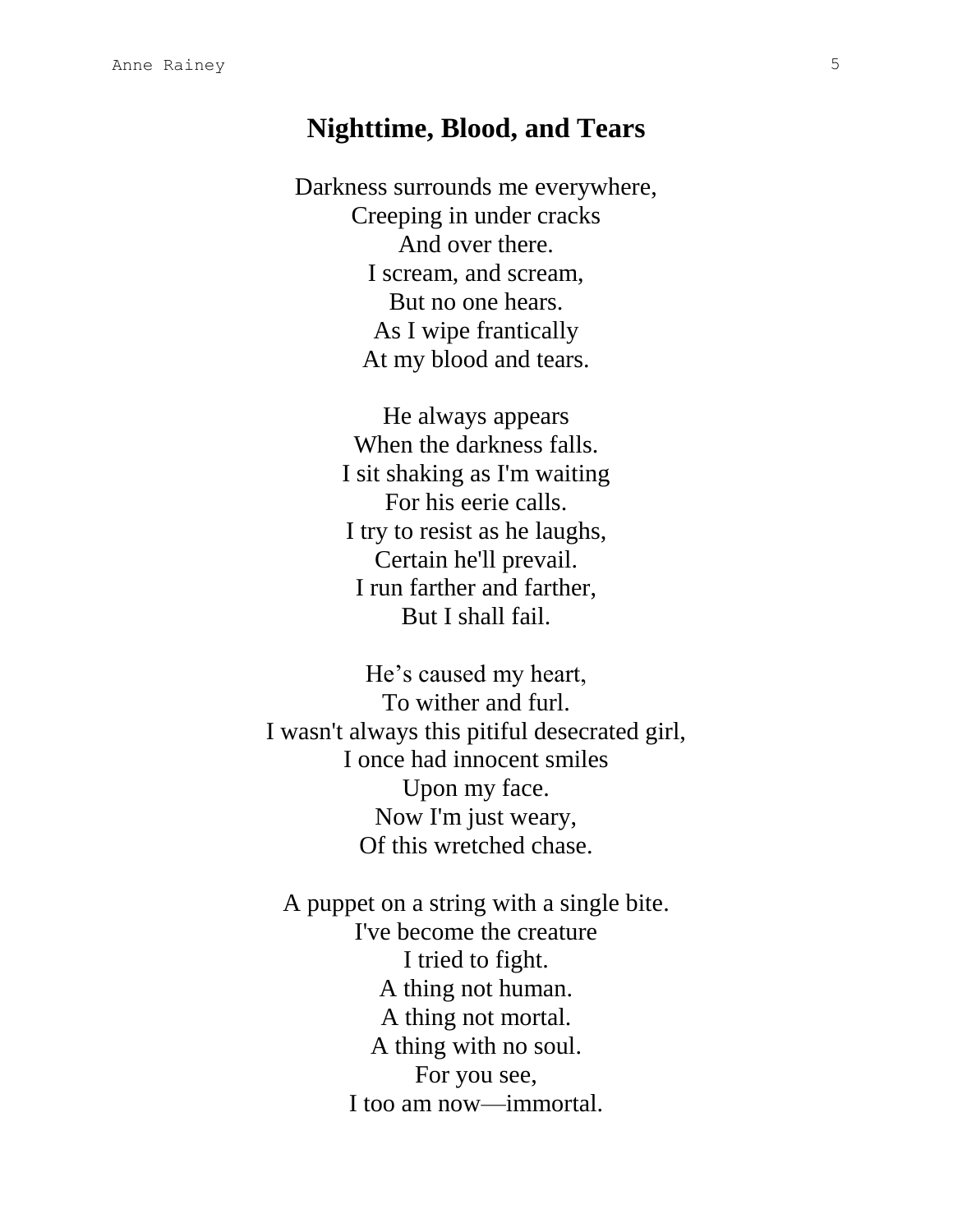### **Immortal Lovers**

A million thoughts, And nary one can take The place of you.

A thousand years, Gone in a minute While I'm with you.

Four hundred emotions, And all my soul Encompassed by you.

Not one gem Can hold a candle To the clarity of you.

So, every flight I make this night Is for my need of you.

And each crimson drop Of vein I sip, I'll share with you

Becoming as one-- Like dawn swathed in night, Into eternity I'll adore you!

**~\_\_\_~**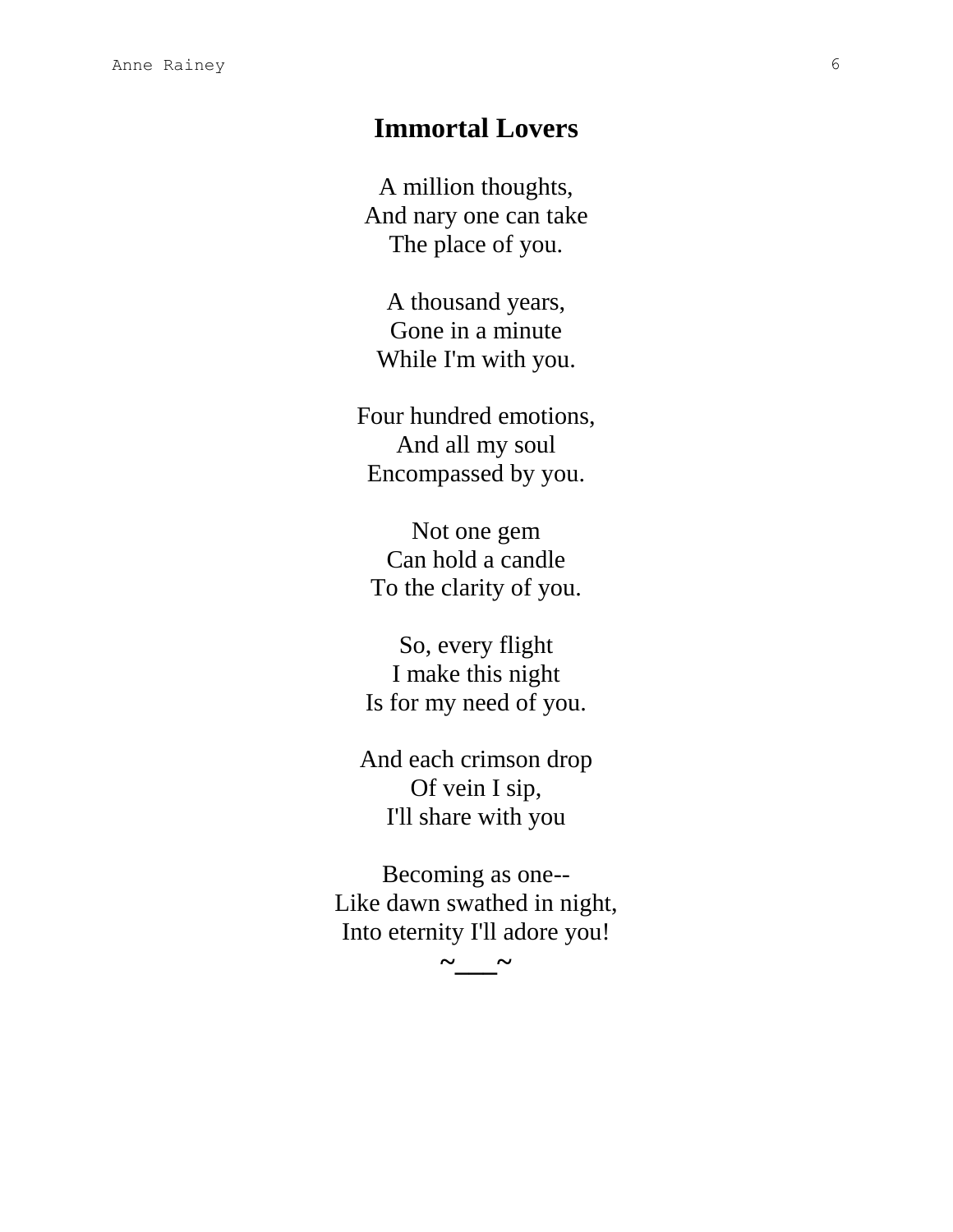## **Immortally Lovers (Part II)**

You bind me with the flow From your very heart, Bringing me over In the way of the dark.

Though in time this love I've found for thee, Cannot be summed And measured by me.

I give you my soul And our spirits shall fly. So that in the moonlit, Darkness of the night,

We shall drink of the Healing scarlet flow. Then hand in hand, Heart to heart, we'll 'ever go!

# **Farewell Reminisced**

**~\_\_\_\_~** 

Bleeding onto my skin is her lavender scent. Velvet cheeks once warmed my handsnow made cold with Death's vent.

Within this cursed coffin haunted I be, weeping of tears perfumed, with sweet violets like she.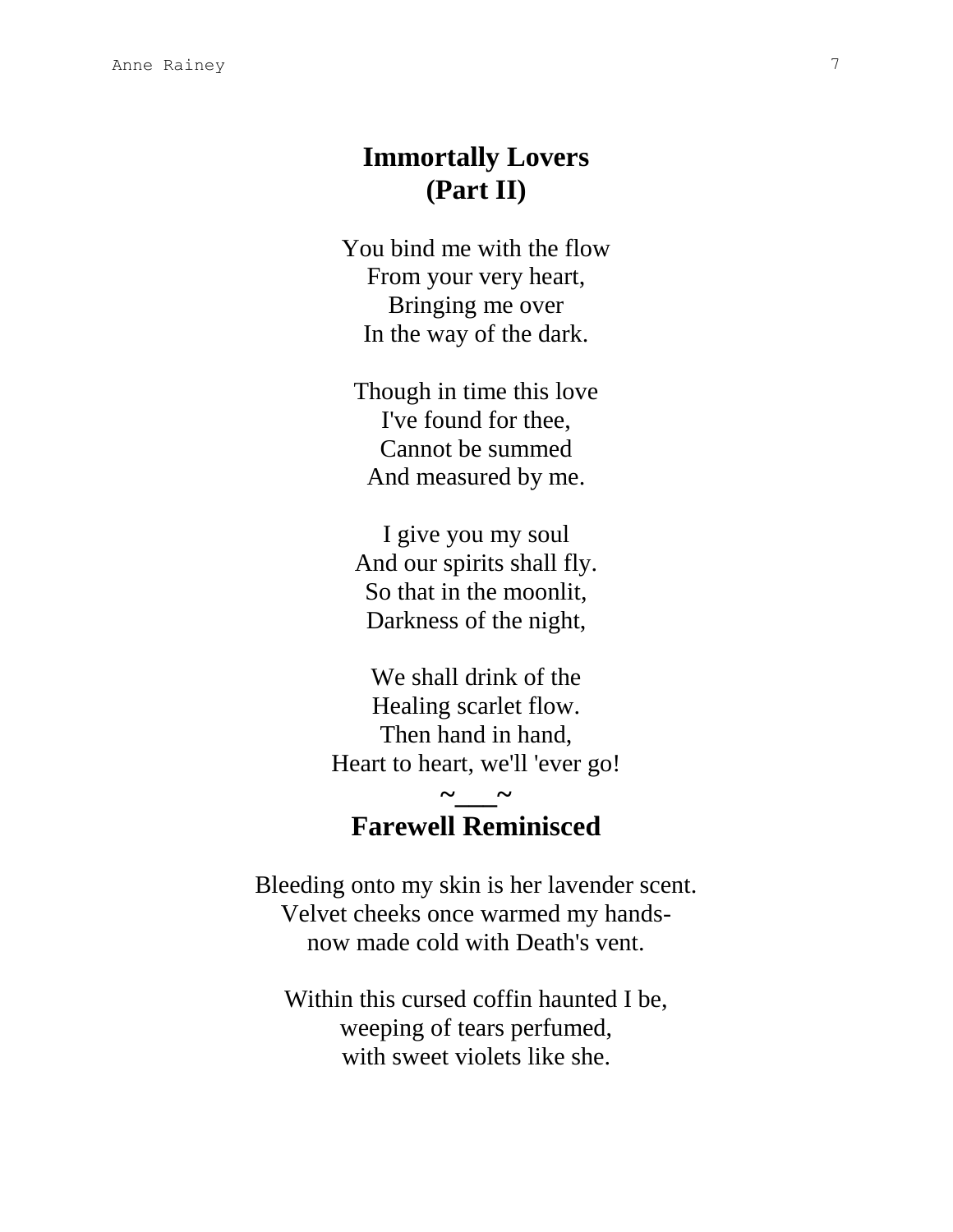Stretching below the earth- a shell of a man, and his heart still screams for her. Tormented for an eternity's lifespan!

# **The Guardian's Ache (a vampire's prelude)**

**~\_\_\_\_~** 

Behold a brandy kiss sweetened. Her eyes innocent in slumber. Miles of raven curls, Such a web I'm slowly tangled!

Her sleep I seek to tumble, As I am her dark guardian. I hunt for my warm and loving, Tightening of thunder!

## **~\_\_\_\_~ Dark Blood**

Eyes a blazing inferno, Raging into the night. Slicking your body, Wounding it tight.

A prick to your neck And a vein he'll spring, Making you a slave For the pleasure he'll bring.

Devouring with a bite, Losing your soul. Claming and damning, Marking you the fool.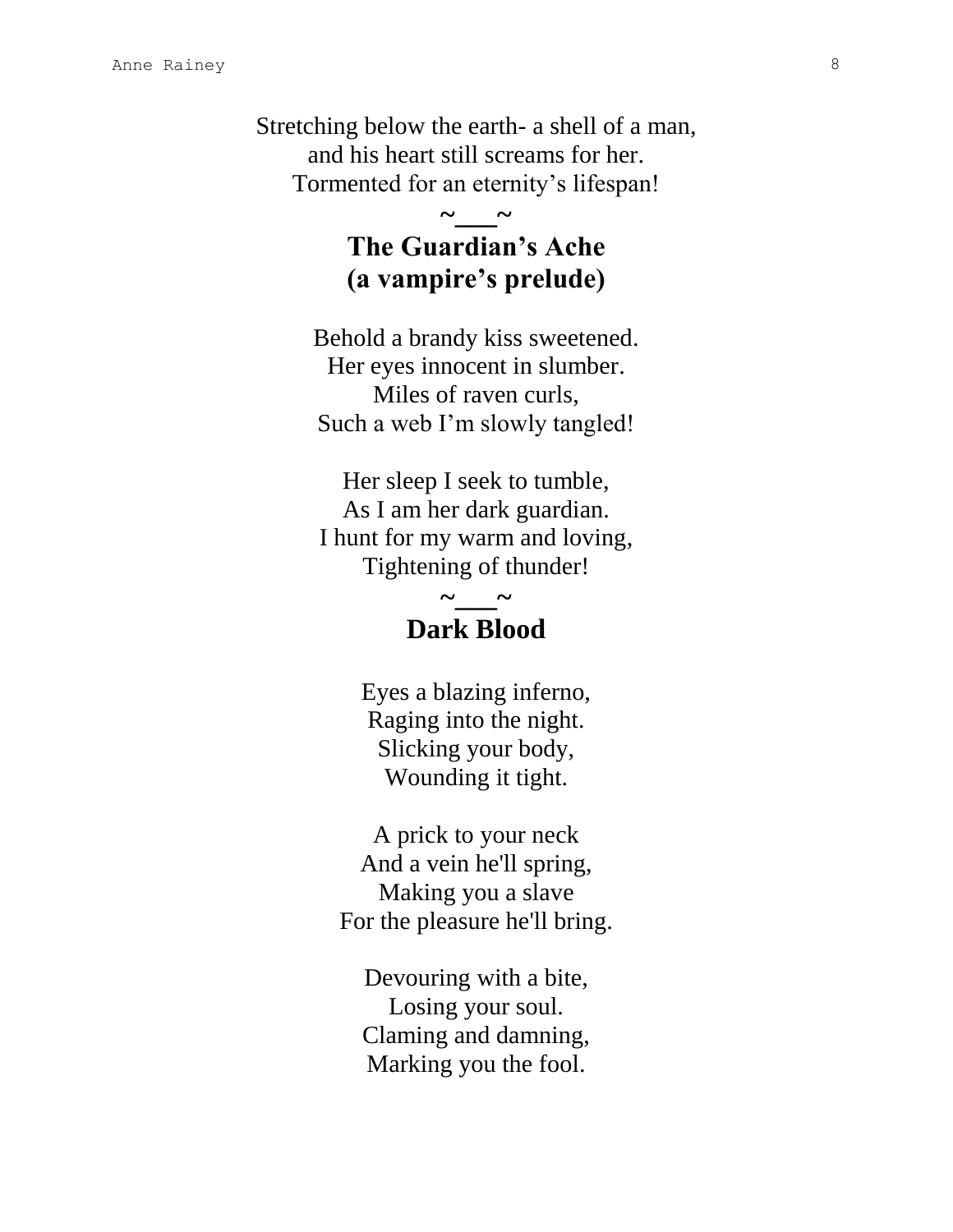Though hope you shall, For another thrust. With his razor touch You'll turn to dust.

#### $\sim$   $\sim$ **Blood Cravings**

Slip inside my satin. Float upon the wind. Gaze up at the stars, And breathe ecstasy in!

## **Burdens of Darkness**

**~\_\_\_\_~** 

You think to know the way of me? Such foolishness! Snarling my response, I say this:

When the night is your veil and you float over the trees, Gazing at the moon intimately, - Then I will admit that you've flown with evil.

> If you attempt civility Even while your mind screams torment, -then you've indeed walked with madness.

When you drink the raging sweet red Like the sweetest of wines; drenching yourself in it -then you can swear to have dined with immortality.

If you sip loneliness as a daily brew, And stare at a laugh in wonderment -then I will concede that you've slept with darkness.

When you forget the very features of your own reflection,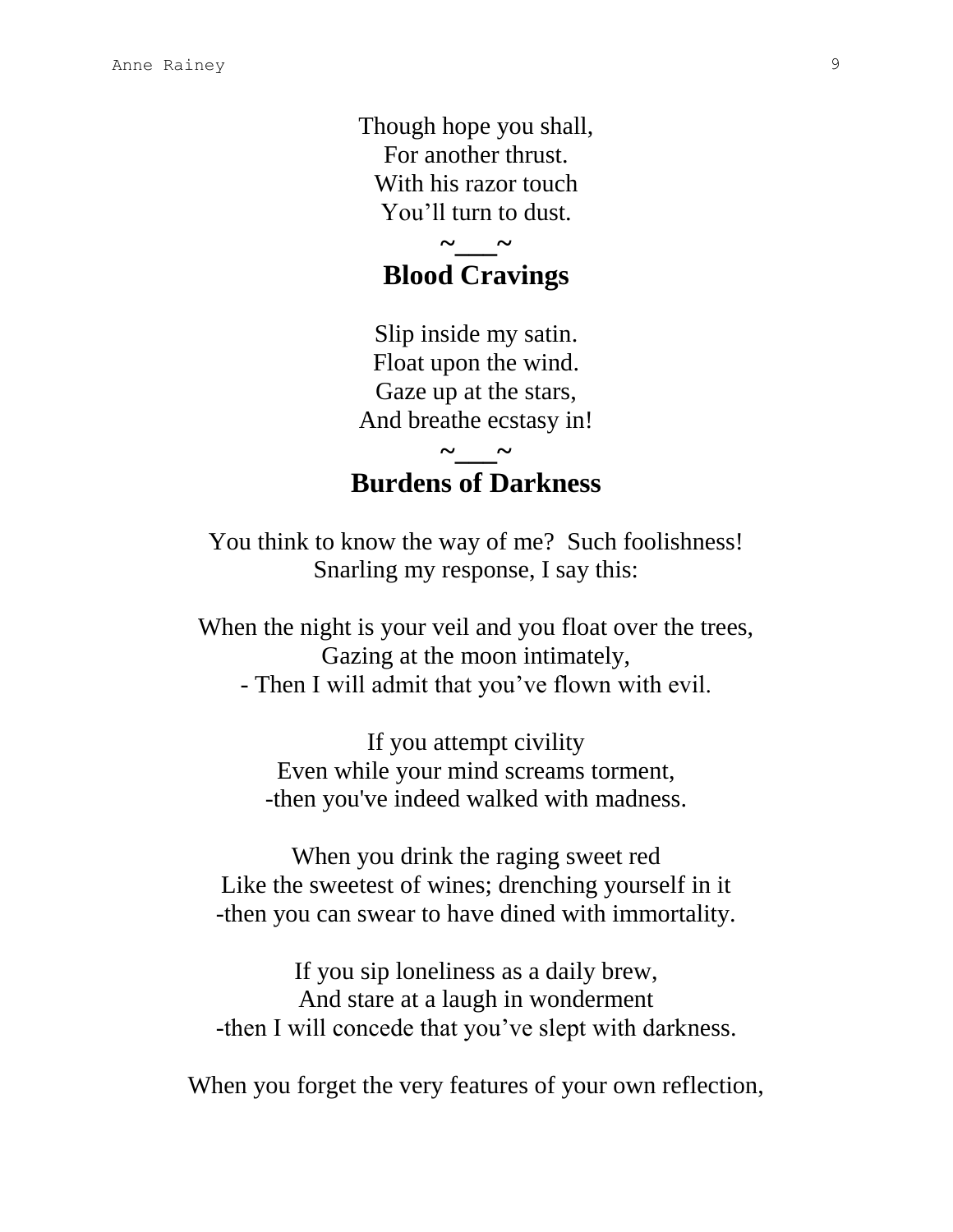As well of those, you once called loved ones -then I can see you've outlived time.

And if you dream of having the courage To face the fiery sun, -then you may say you know my way!

> Until then, surrender to me, And be my offering!

## **~\_\_\_\_~ Crimson Desires**

Unbound my mysteries and find my pleasures. Cut these chains and reveal my treasures. Smooth my wounds and kiss away my pain. Sip at my lover's vein!

Underneath this fear and behind that wall, Stands a woman who is prepared to fall. Sweep up her body and carry her over, To the fields of clover!

Can you stare at my eyes and see the soul? I beg you, have me succulently whole! Tears of need ooze from my every pore. Come tap at my titillating door!

## **~\_\_\_\_~ On Crimson Wings**

Beyond the dark centuries Lies the power. Living in soft shadows Passing the hour.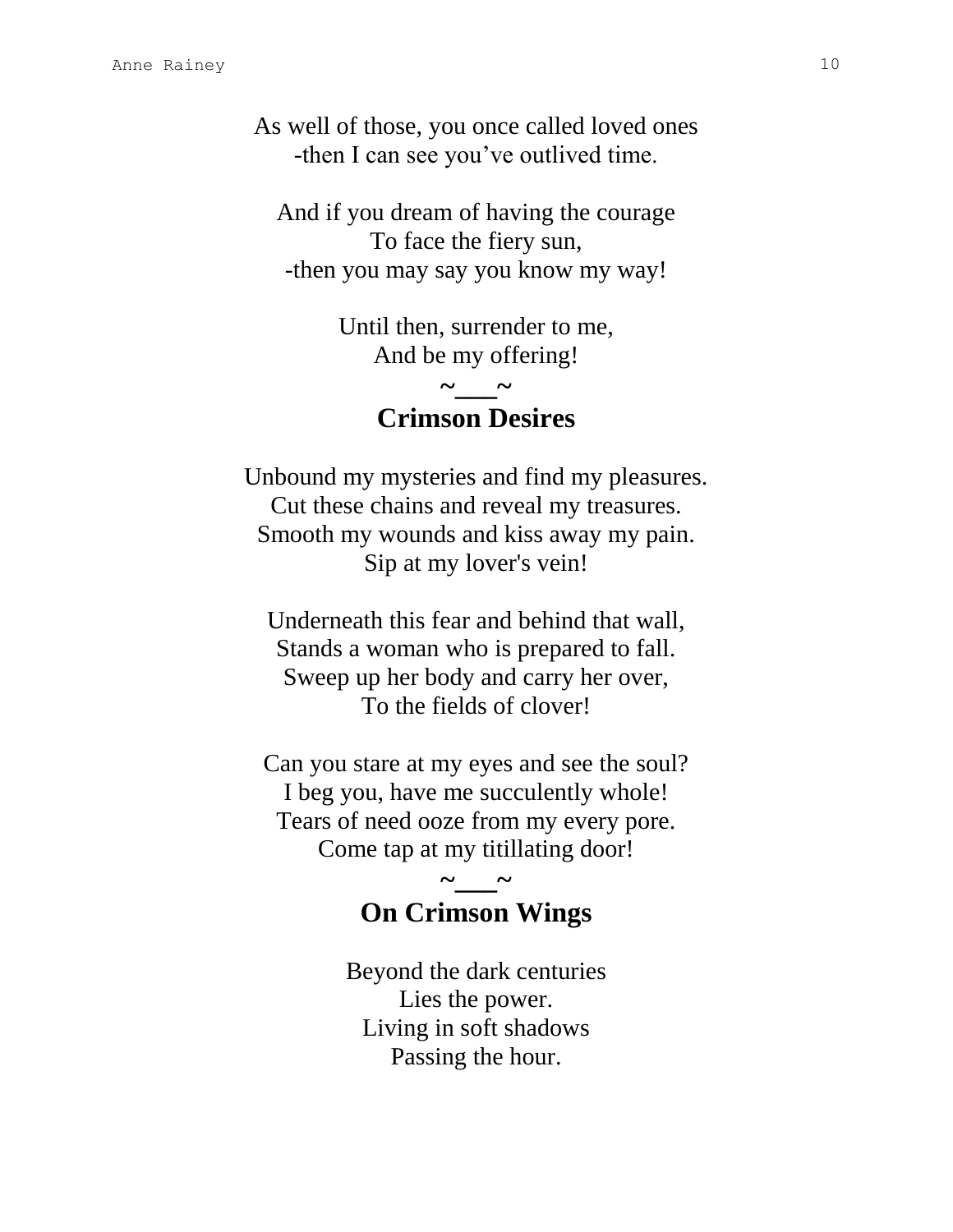Embracing her midnight As if a lover. Her smile so becoming Your body she'll cover.

Eager this clever beauty Will make you. Clamor for her attention, Sparking wants anew.

Her eyes will captivate, An ebony sea. You'll become her prey - Never again free.

Happily climbing higher In orgasmic bliss. 'Til you're gaily drained Nary a drop missed.

#### $\sim$   $\sim$ **You...**

Can you see me breathing? Feel the air rushing? Press your hand to my breast, And caress my heart to rest.

Open your shell, my love, So as the shine from above May light my soul's fire. Of you, I shall never tire!

**~\_\_\_\_~**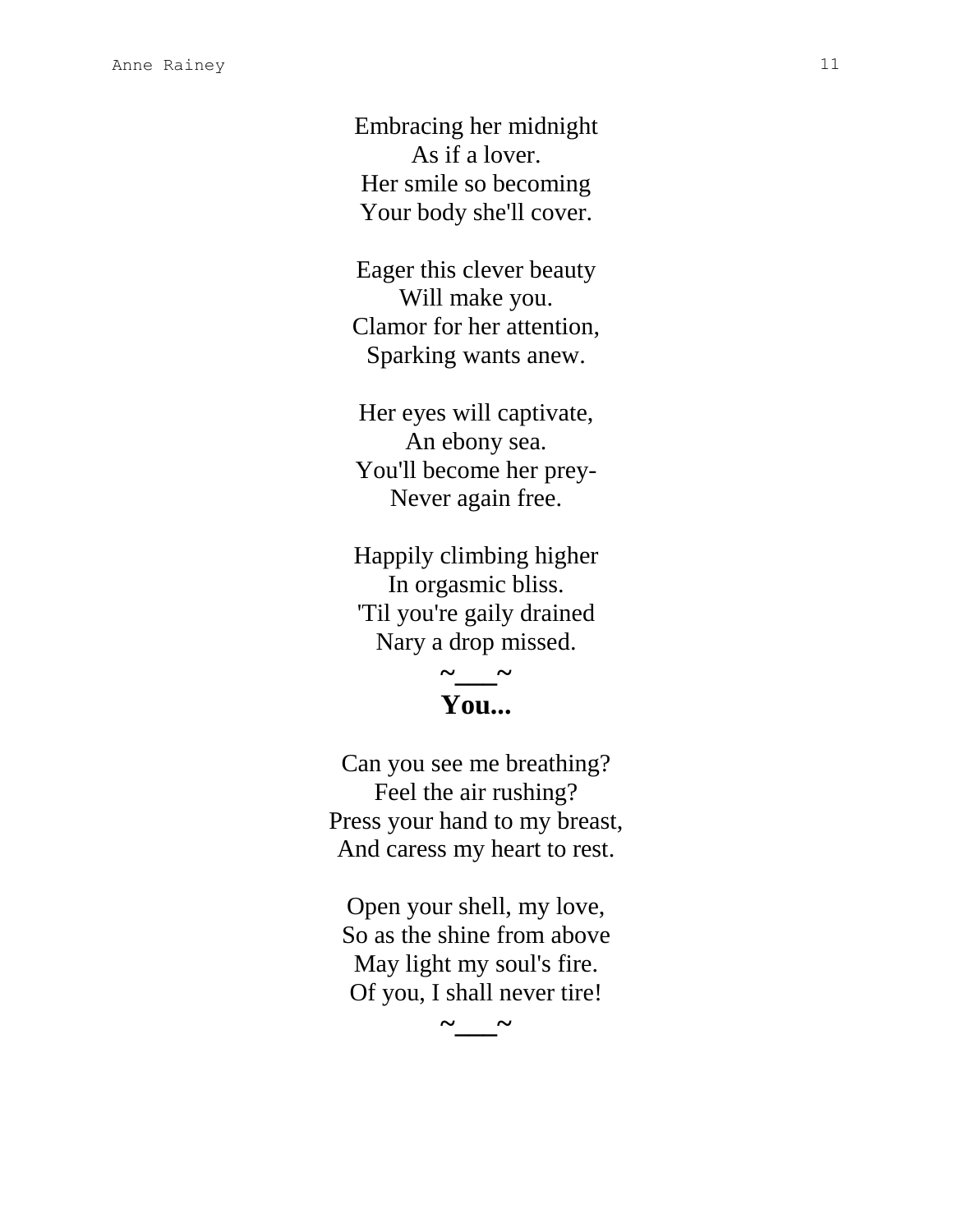#### **Fiery Beauty**

Licks of heat, I envy those long silken treats . On soundless feet I drift towards her . She cannot flee. But only submit to my will, Baring her neck to me, I drink greedily, Her sweet crimson given me…

#### Eternity!

I soar skyward, Cradling her gently I carry her to my haven From the burning sun. I lay her still body Softly upon the sheet. Cutting my wrist - She sips delicately, Sharing eternity With my fiery haired Sweet!